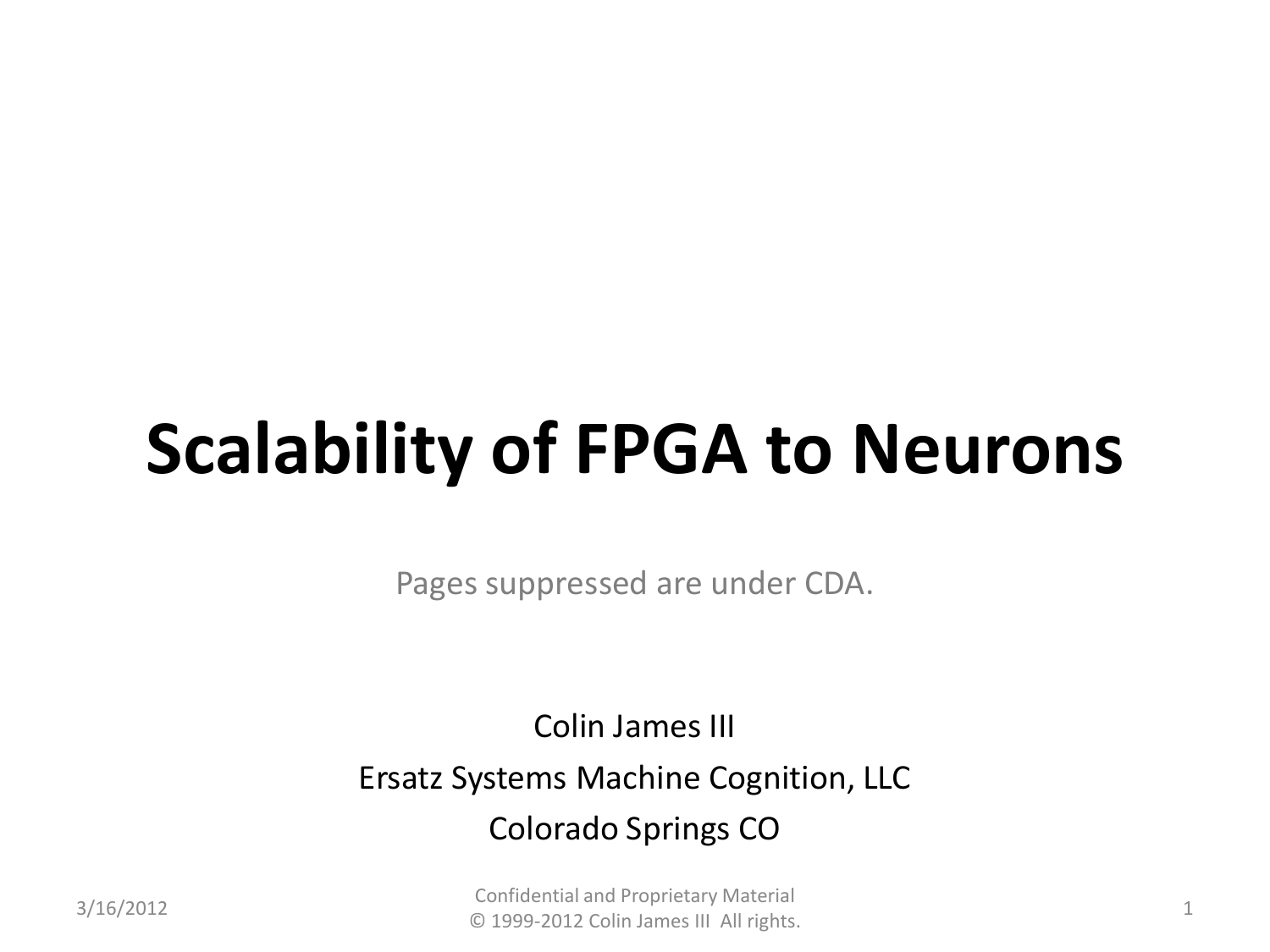#### **Table of Contents**

#### **U = Unpublished (0); P = Published (19)**

Introduction

P Verifiable statistics required

Number of Neurons

P Number of neurons downgraded

Number of Synapses

P Number of synapses downgraded

Number of Transistors

P Manufacturer claims largest FPGA's

Number of Transistors per Neuron P Predictions

Software and Hardware Performance

P Software performance

P Hardware performance

Scalability of FPGA

P Current status

P Predictions

P Other factors

Appendix

P Source code for software test

3/16/2012 Confidential and Proprietary Material © 1999-2012 Colin James III All rights. <sup>2</sup>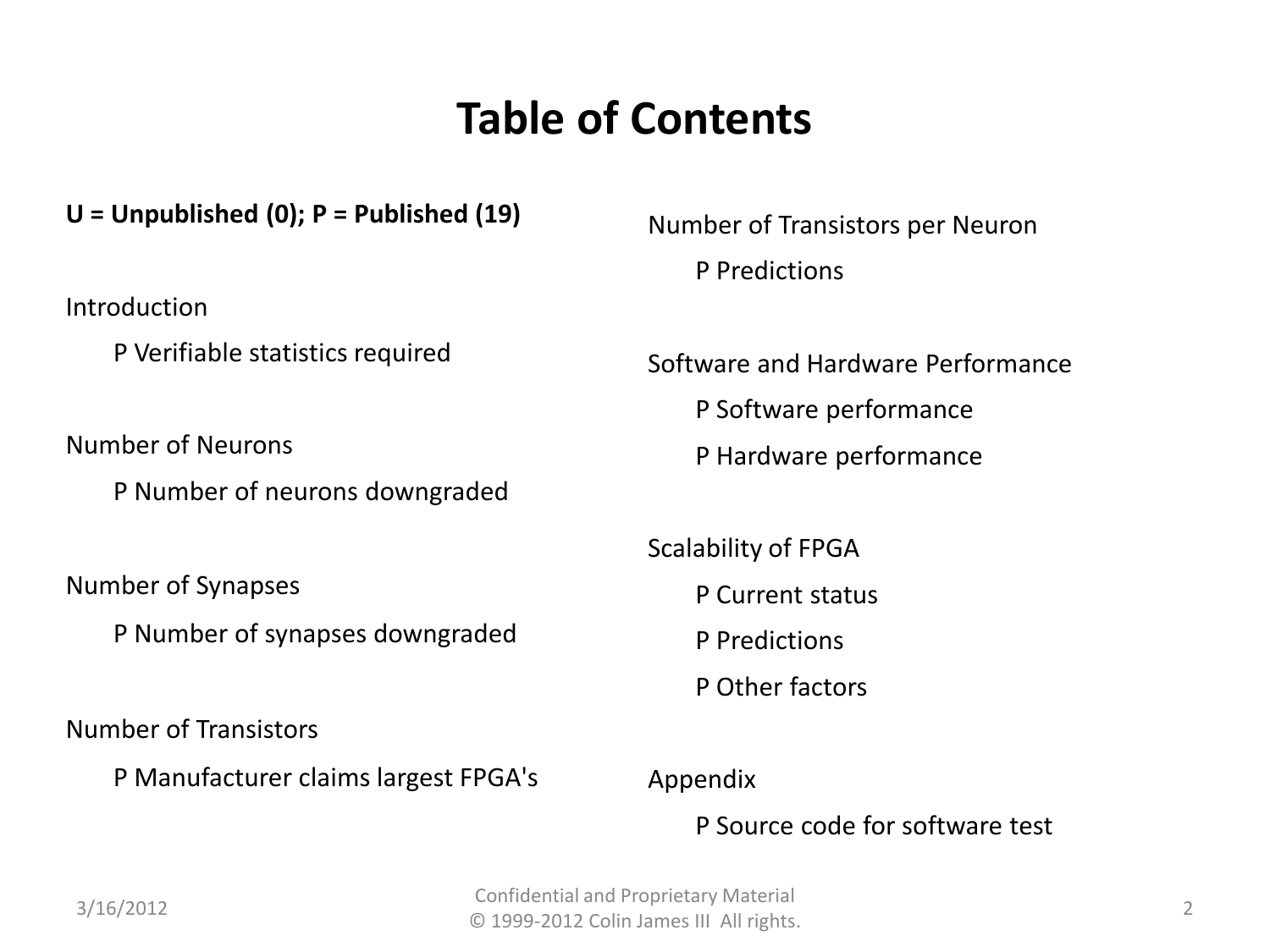### Introduction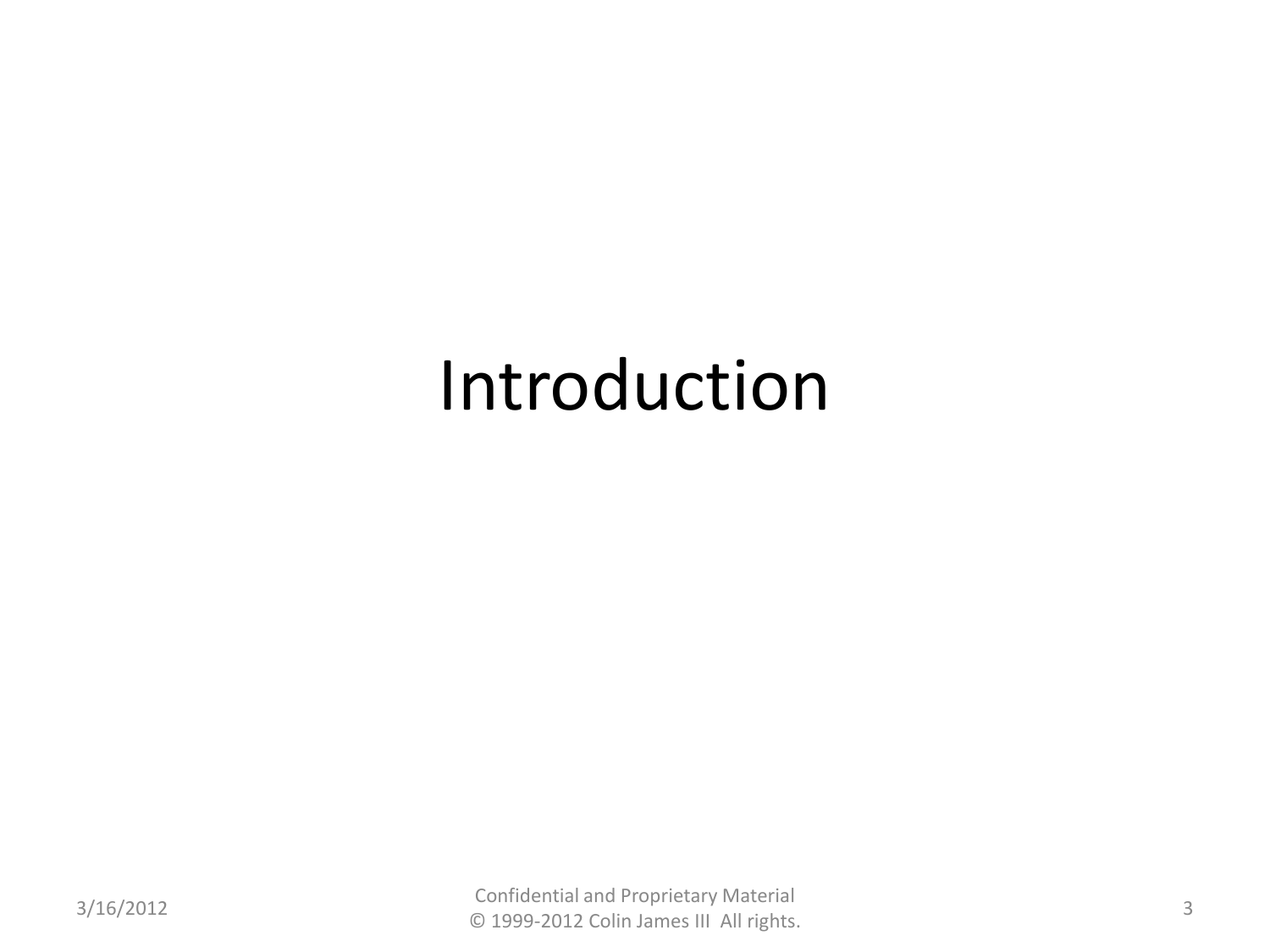#### **Published Verifiable statistics are required for:**

Number of human neurons

Number of synapses connected to neurons

Number of transistors in Field Programmable Gate Arrays (FPGAs), pathways connecting transistors in FPGAs, and look up tables (LUTs)

Speed of execution for software and hardware of logical circuitry

Speed of execution for software and hardware of look up tables (LUTs)

Estimation of FPGA resources need to implement neurons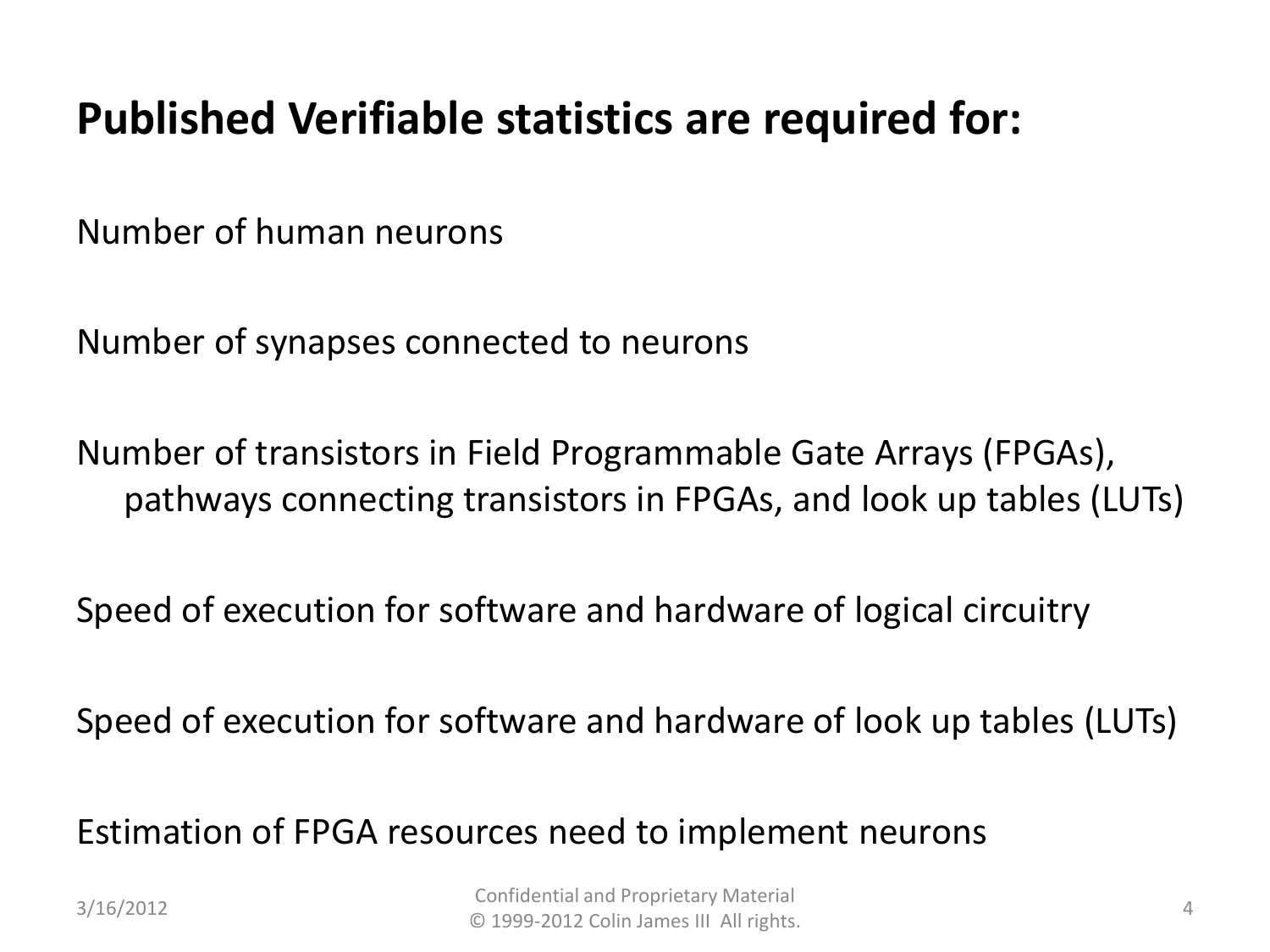### Number of Neurons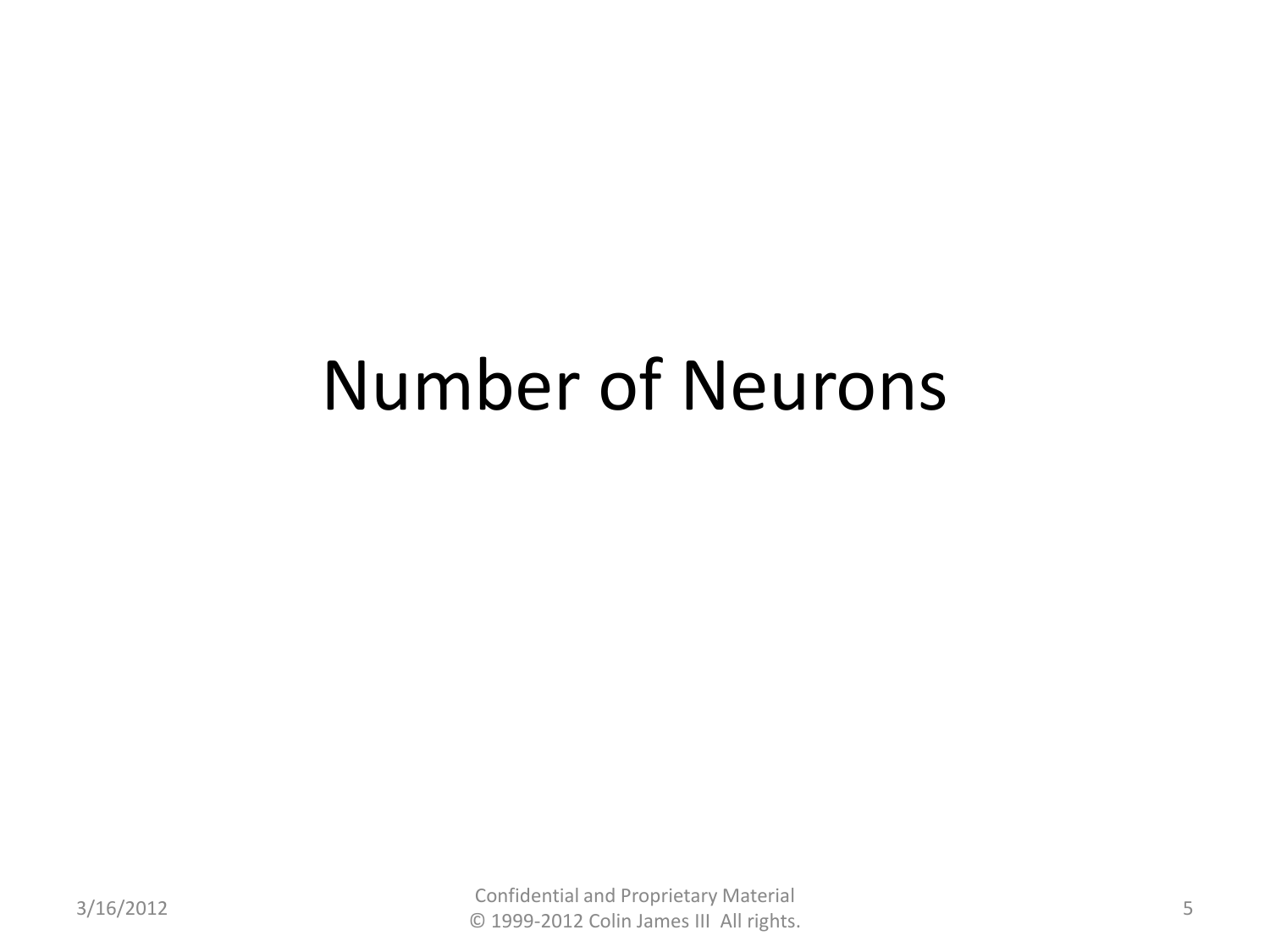### **Published Number of neurons downgraded**

The number of human neurons bandied about is 100-150 billion  $(1 - 1.5 * 10 \wedge 11).$ 

There is no verifiable source or evidence for that arbitrary range.

Professor Susanna Herculan-Houzel of Brazil (2005 et seq) asserts 86 billion (8.6  $*$  10  $\land$  10) neurons, a downgrade of 15%.

This is based on "isotrophic fractionator", a scaled count of a sample of neurons from a soup made from a deceased human brain.

The number of glia(l) cells that support neurons with oxygen, is also 81 billion (8.1  $*$  10  $\land$  10) or set at roughly a 1:1 ratio with neurons.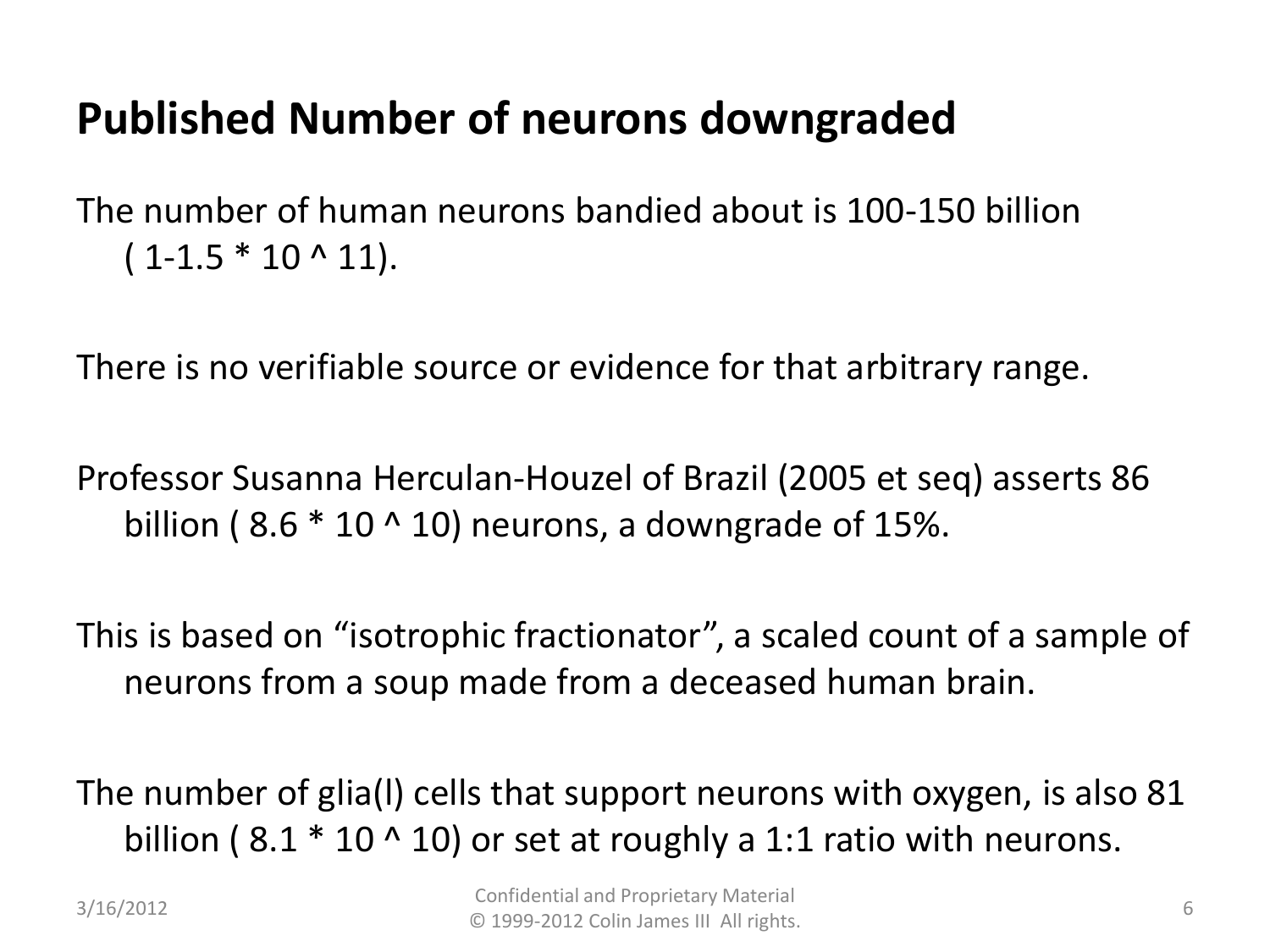## Number of Synapses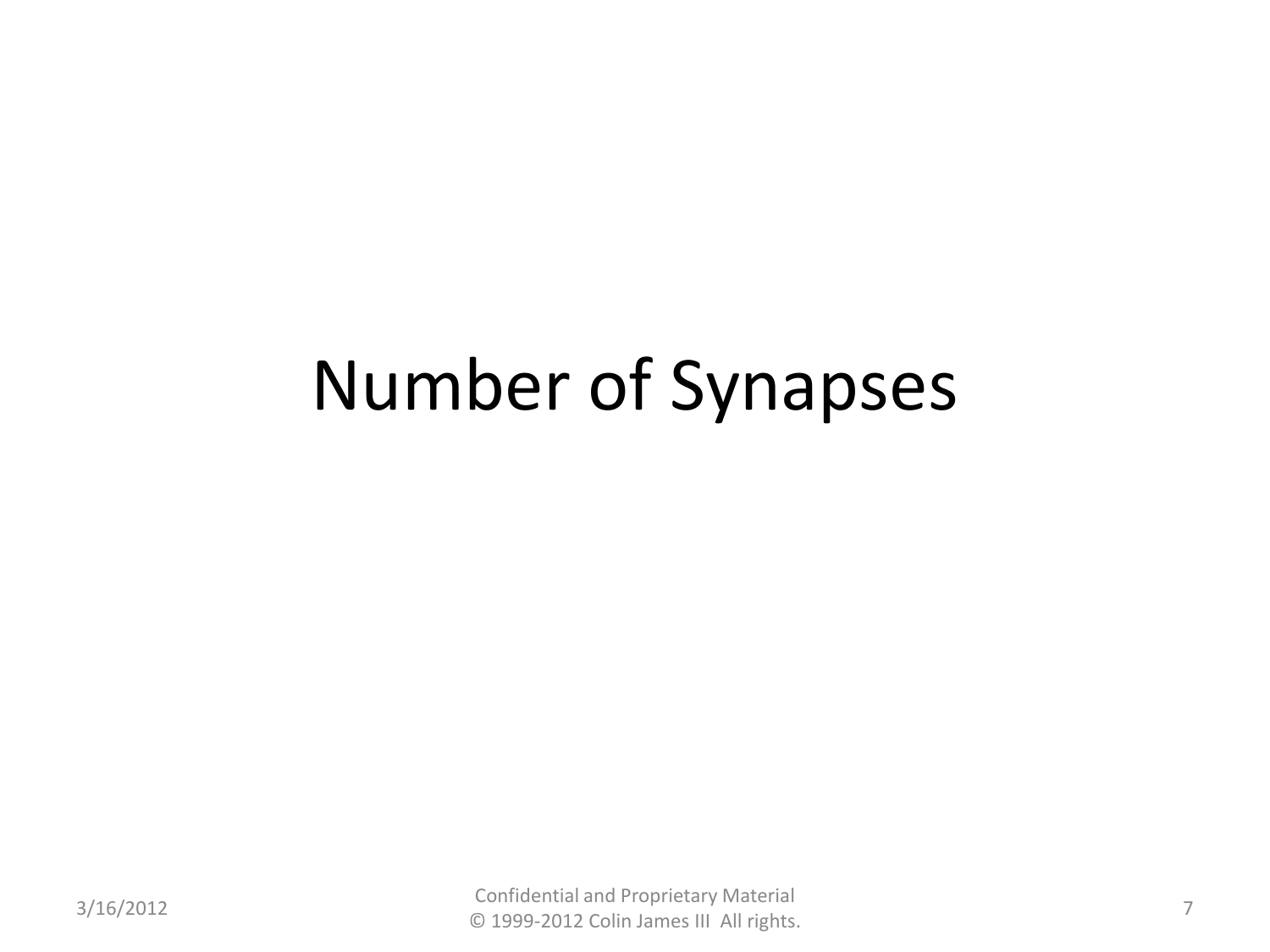#### **Published Number of synapses downgraded**

The unverifiable statistic in biology is that the number of synapses per neuron is 2,000 to 7,000 ( 2-7 \* 10 ^ 3) or ratio 1/2000 - 1/7000.

Such an estimate admits a margin of error of over 55%.

From Reep et al, 2008, in "Quantification of synaptic density …", the rat cortex contains the ratio of axon to synapse of 0.50 or 1:2.

There is one axon (output) per neuron; hence there are two synapses per neuron, not 2,000 to 7,000 per neuron.

(Thus is the state of non reproducible medical statistics.)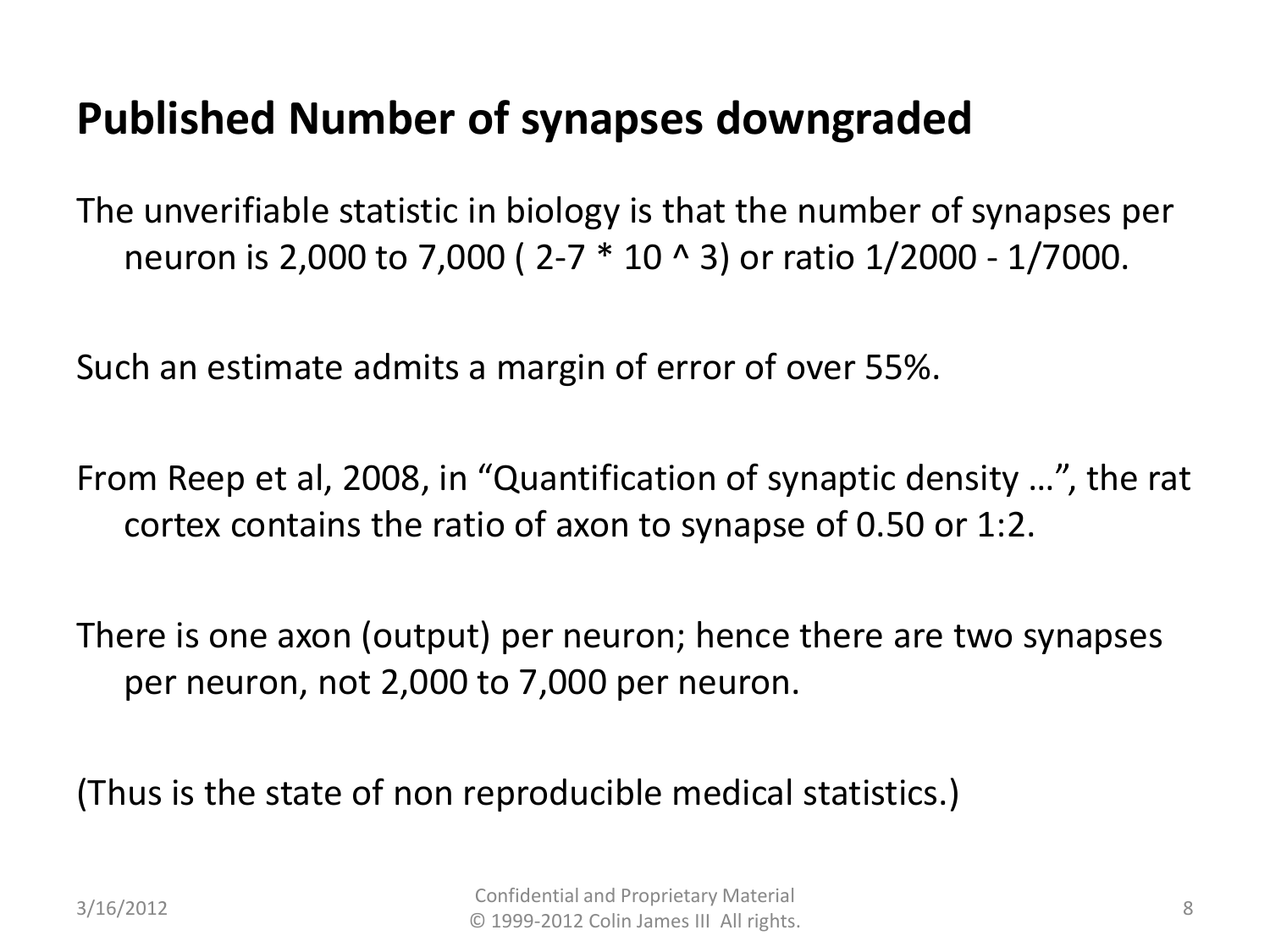### Number of Transistors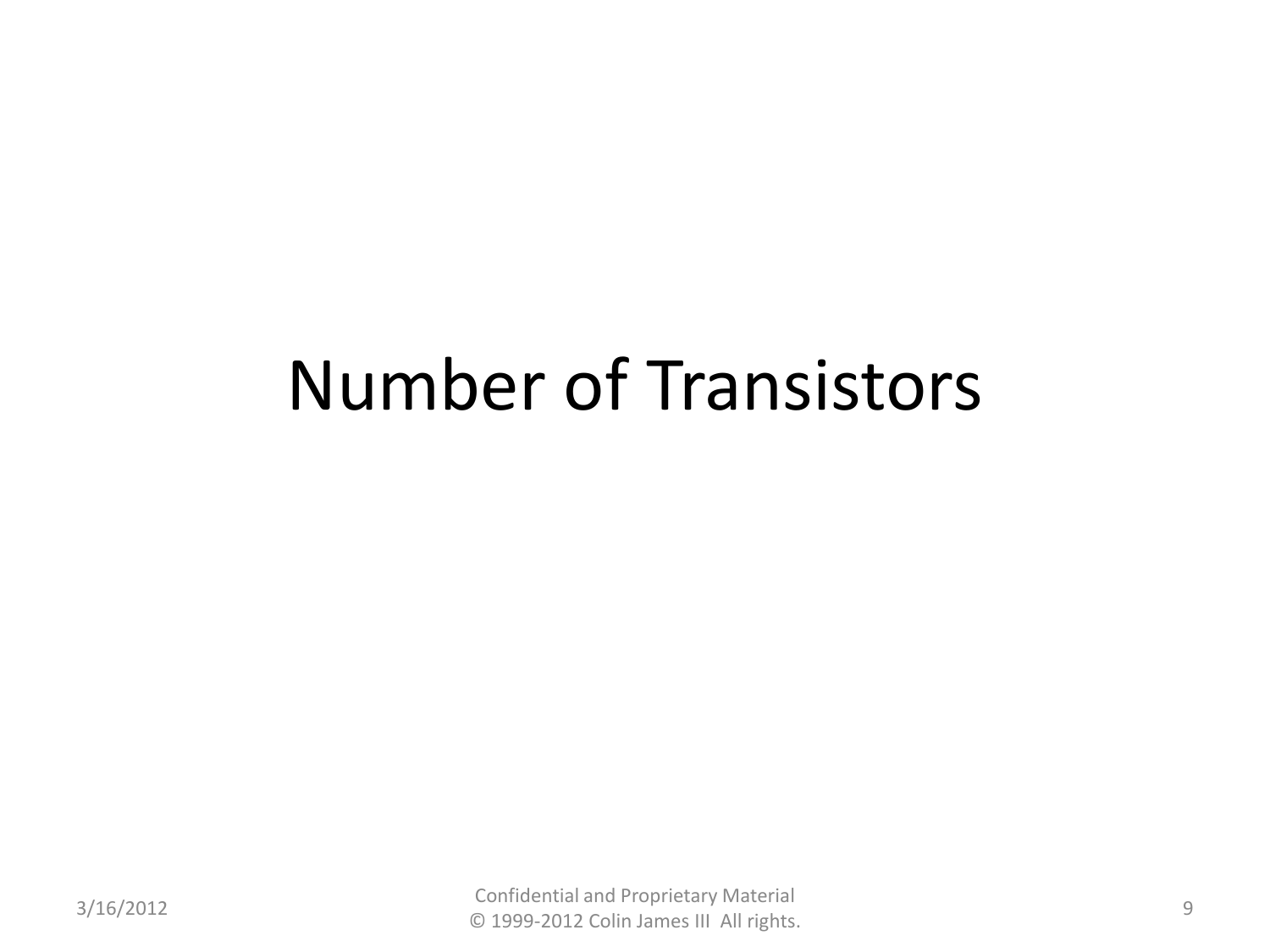#### **Published Manufacturer claims largest FPGA's**

The Xilinx Vertix-7 FPGA has 6.8 billion transistors (6.8  $*$  10  $\land$  10).

The Xilinix Vertix-7 FPGA has 10,000 data paths between transistors  $( 10 \wedge 4).$ 

The Xilinix Vertix-7 FPGA has six LUTs, configurable in various ways as 32- and 64-bit units.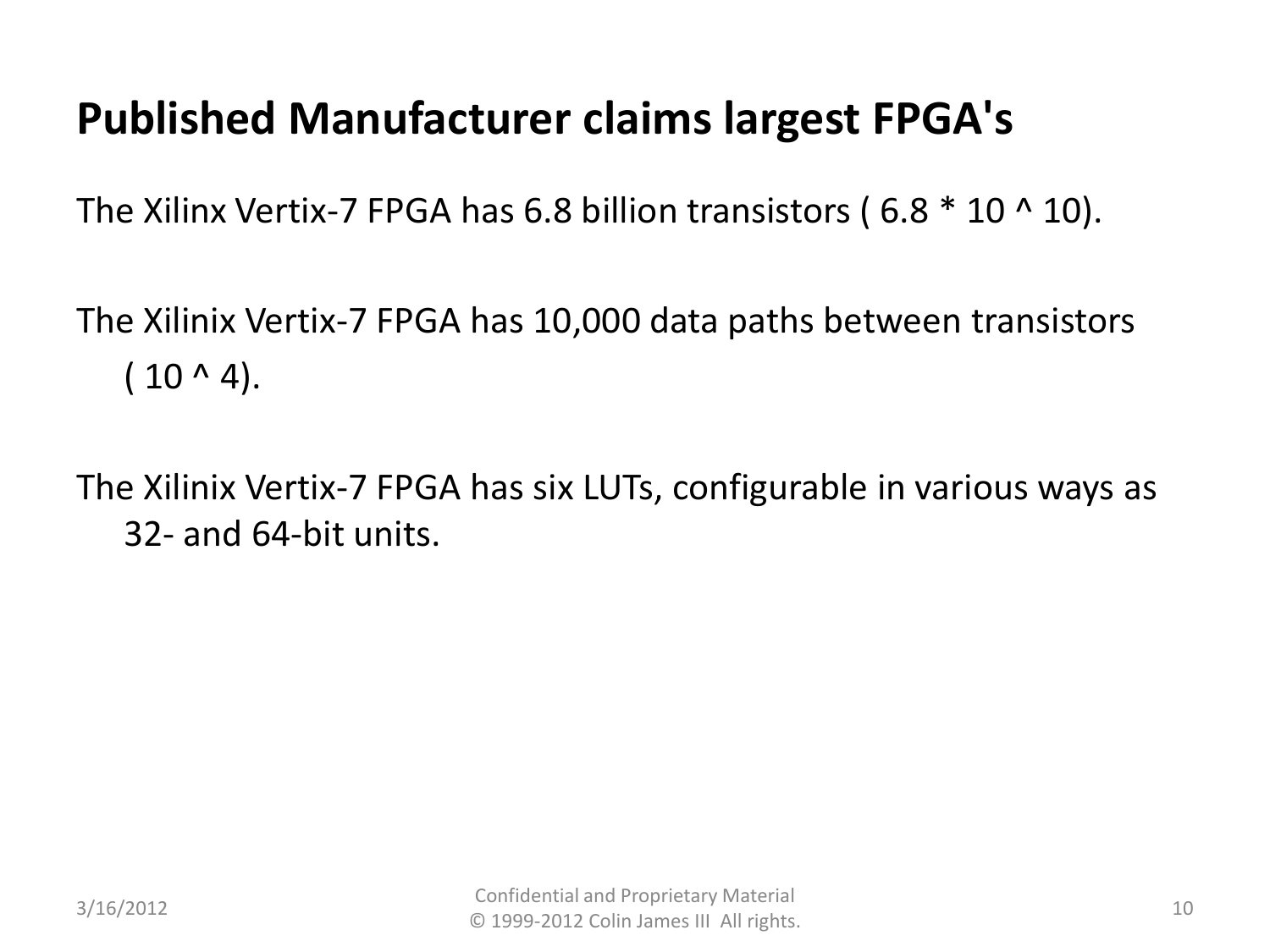### Number of Transistors per Neuron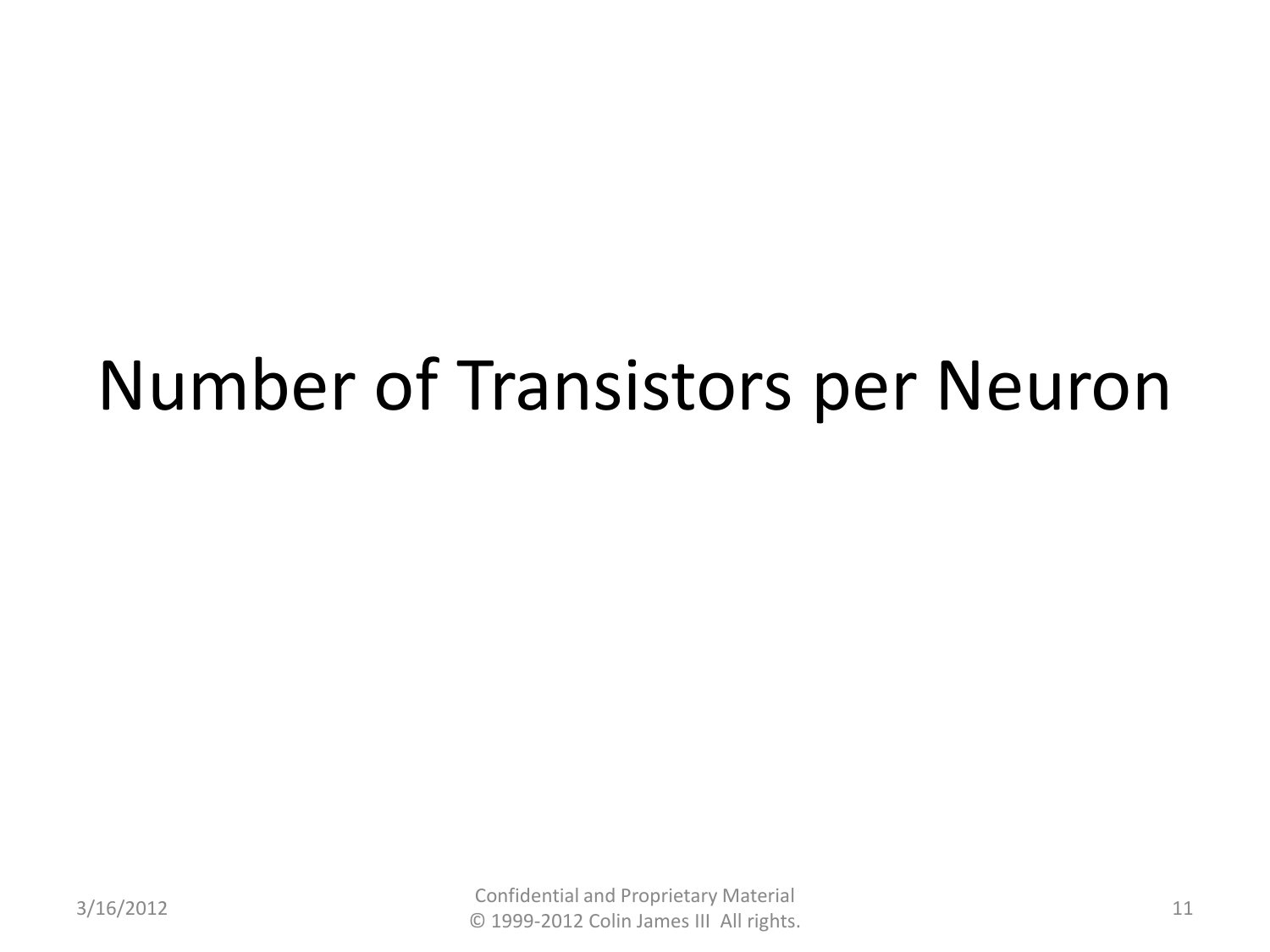#### **Published Calculations**

For hardware circuits, the logical connectives AND and OR each require 4-transistors for an AND-OR gate (AO) of 8-transistors as a neuron.

The 6.8 billion transistors in a Vertix-7 FPGA then accommodates about 850 million such AO gates ( $8.5 * 10 * 8$ ) as neurons.

For a hardware LUT, a 4-input LUT (4-LUT) is fracturable into two 2 input LUTs (2-LUT).

The Vertix-7 FPGA has 8 \* 6-LUTs, hence accommodating 24 2-LUTs.

With 24 2-LUTs, this means 24 concurrent look ups are possible that map into 6.8 billion transistor outputs for that number of neurons.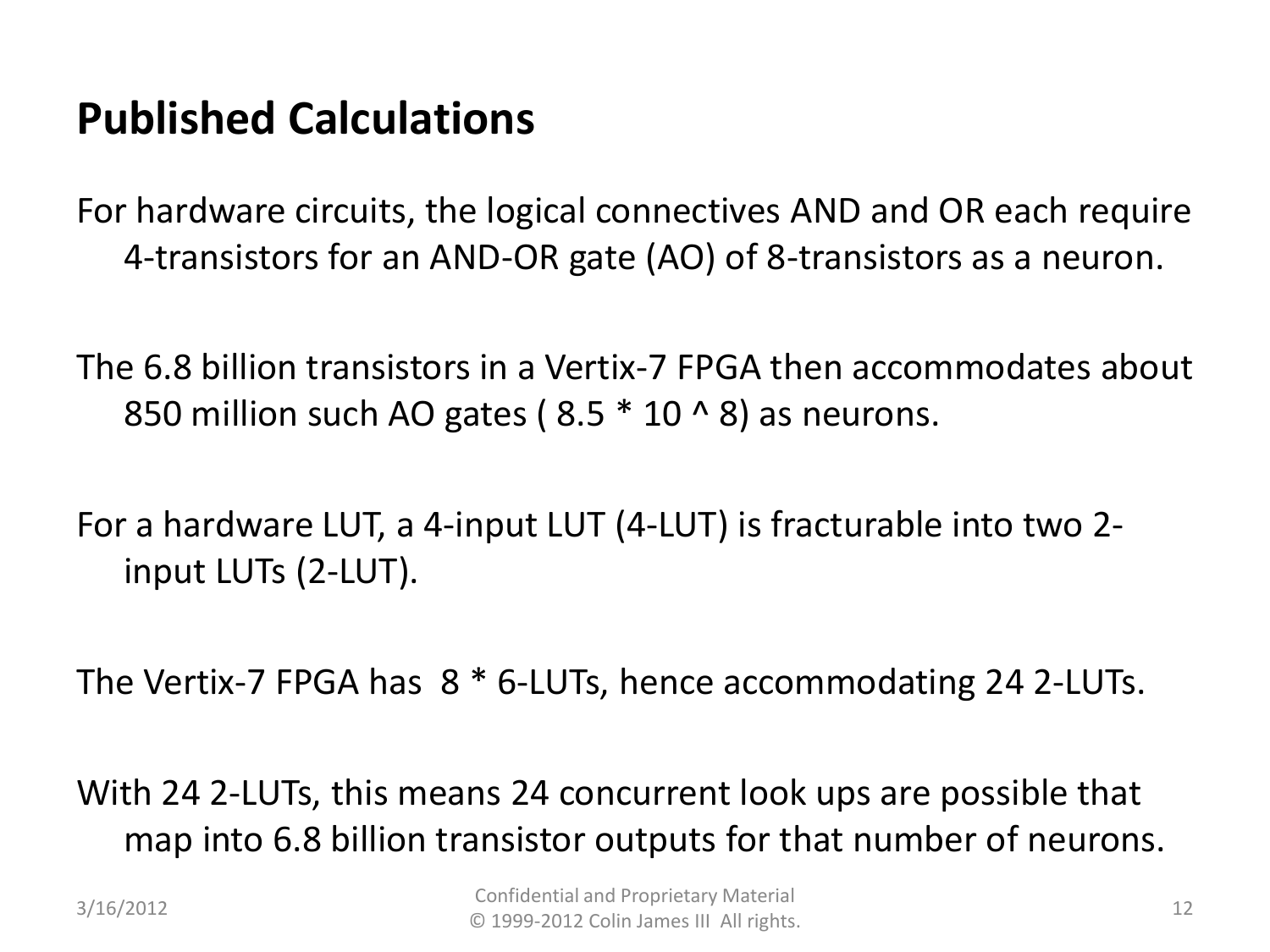# Software and Hardware Performance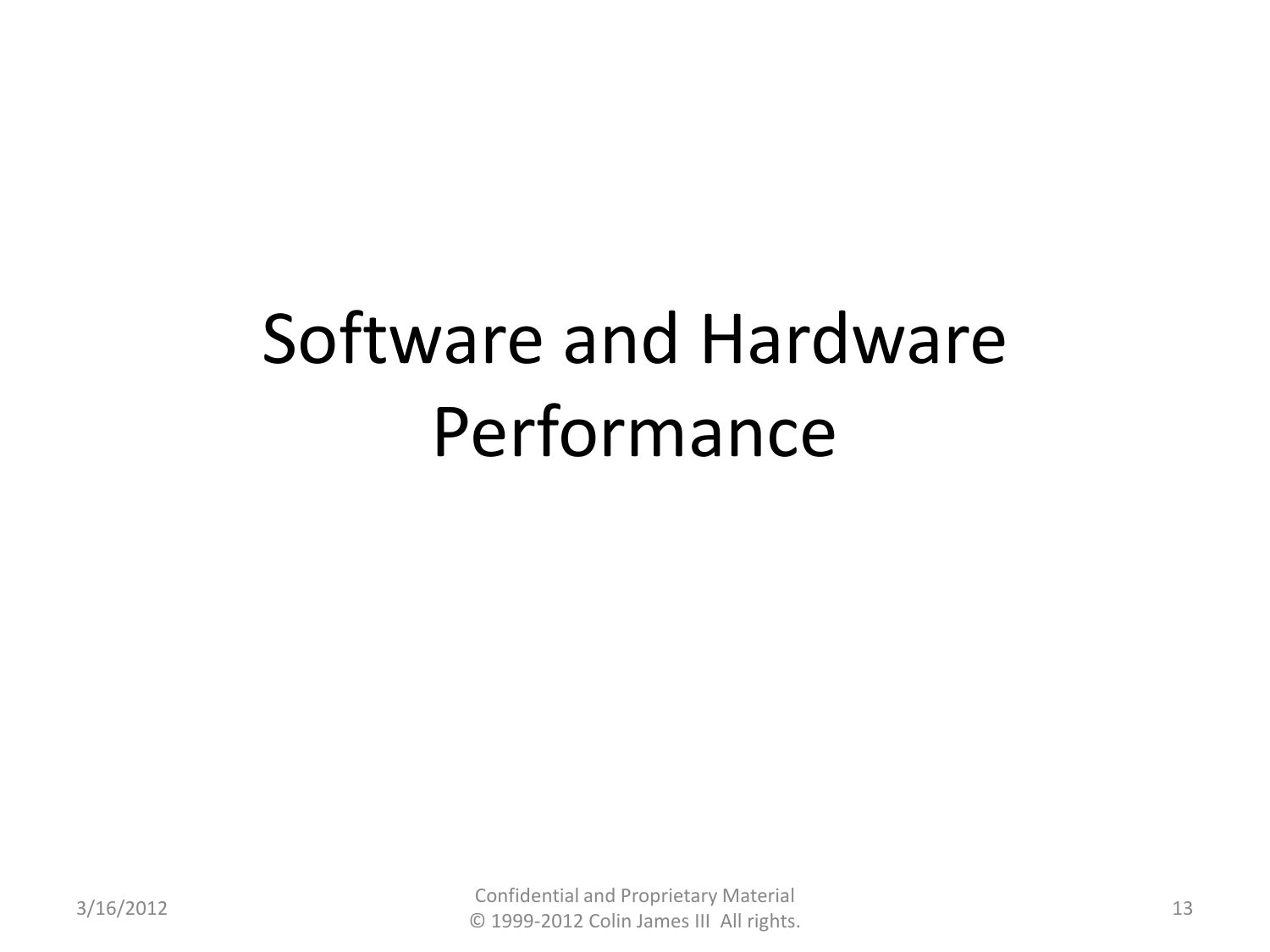#### **Published Software performance**

Software circuit emulation is at the rate of 2,981,959 completions per second ( $2.98 * 10 * 6$ ).

Software LUT emulation is at the rate of over 11.1 million completions per second ( 1.11 \* 10 ^ 7).

Software source code for the tests appears in the Appendix.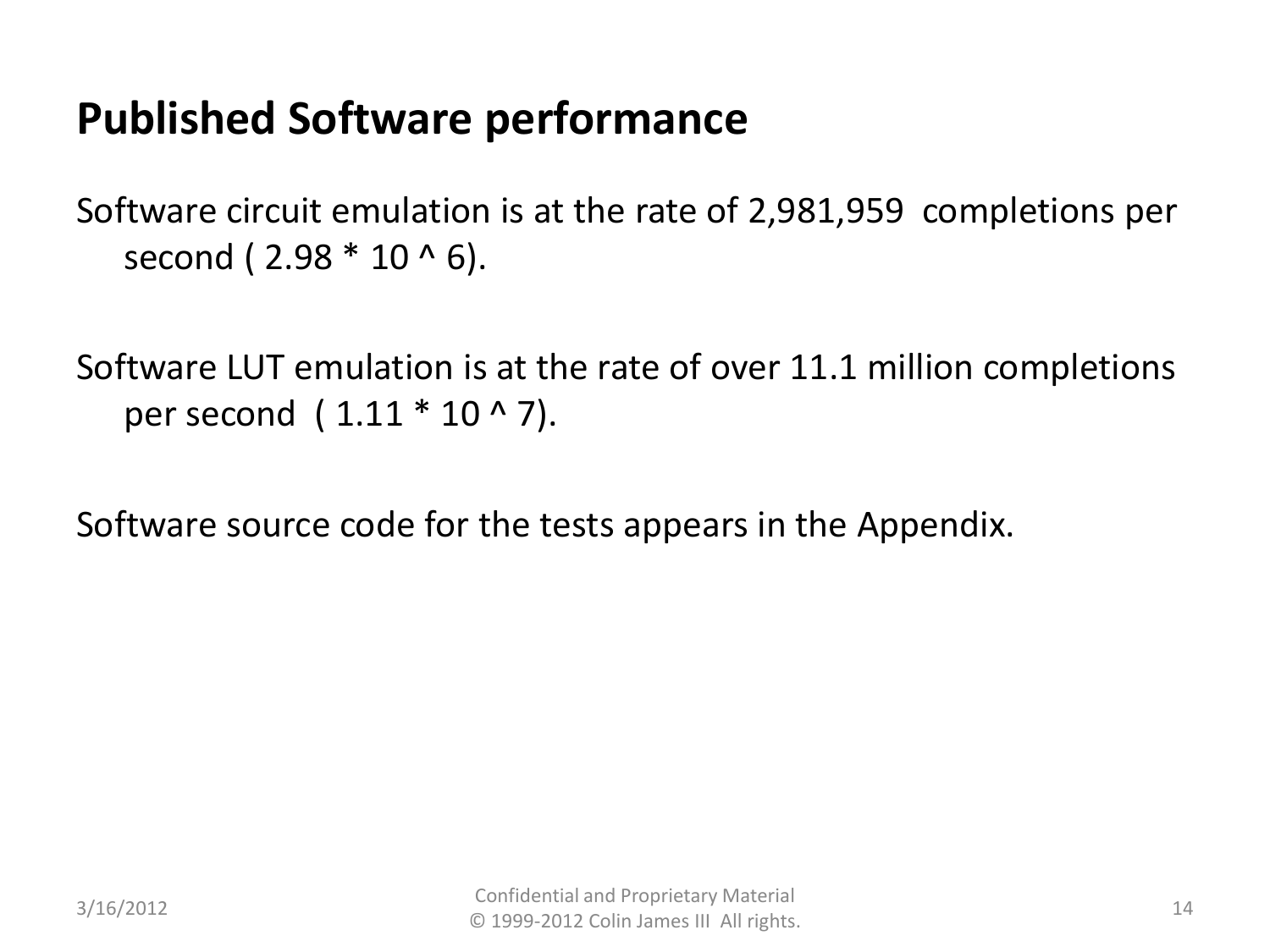#### **Published Hardware performance**

FPGA performance is faster than software performance by a factor of about 1000 ( 10 ^ 3).

Hardware circuit performance is estimated to be at about 3 billion completions per second ( $2.98 * 10 * 9$ ).

Hardware LUT performance is estimated to be at about 11 billion completions per second  $(1.1 * 10 * 10)$ .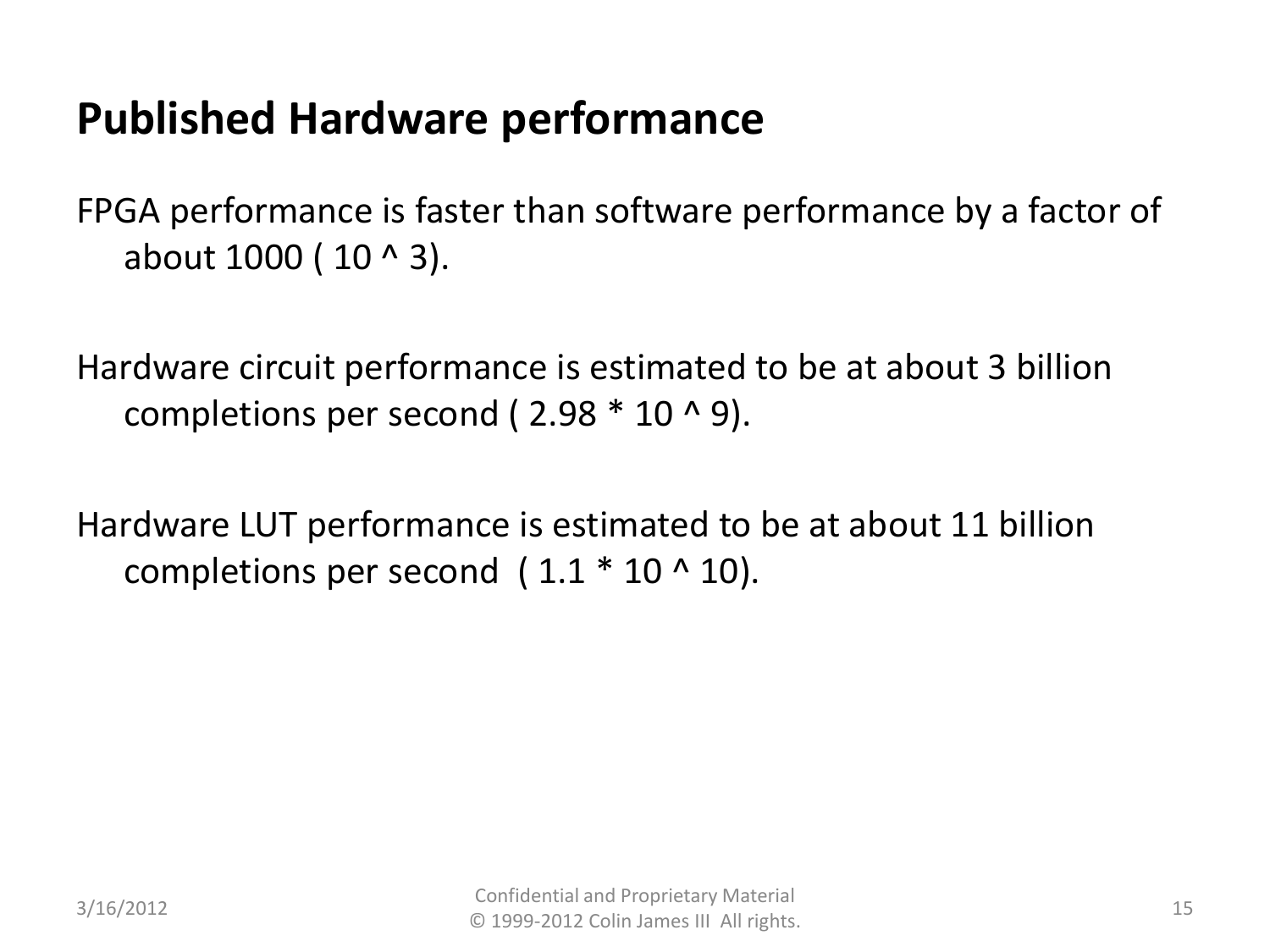### Scalability of FPGA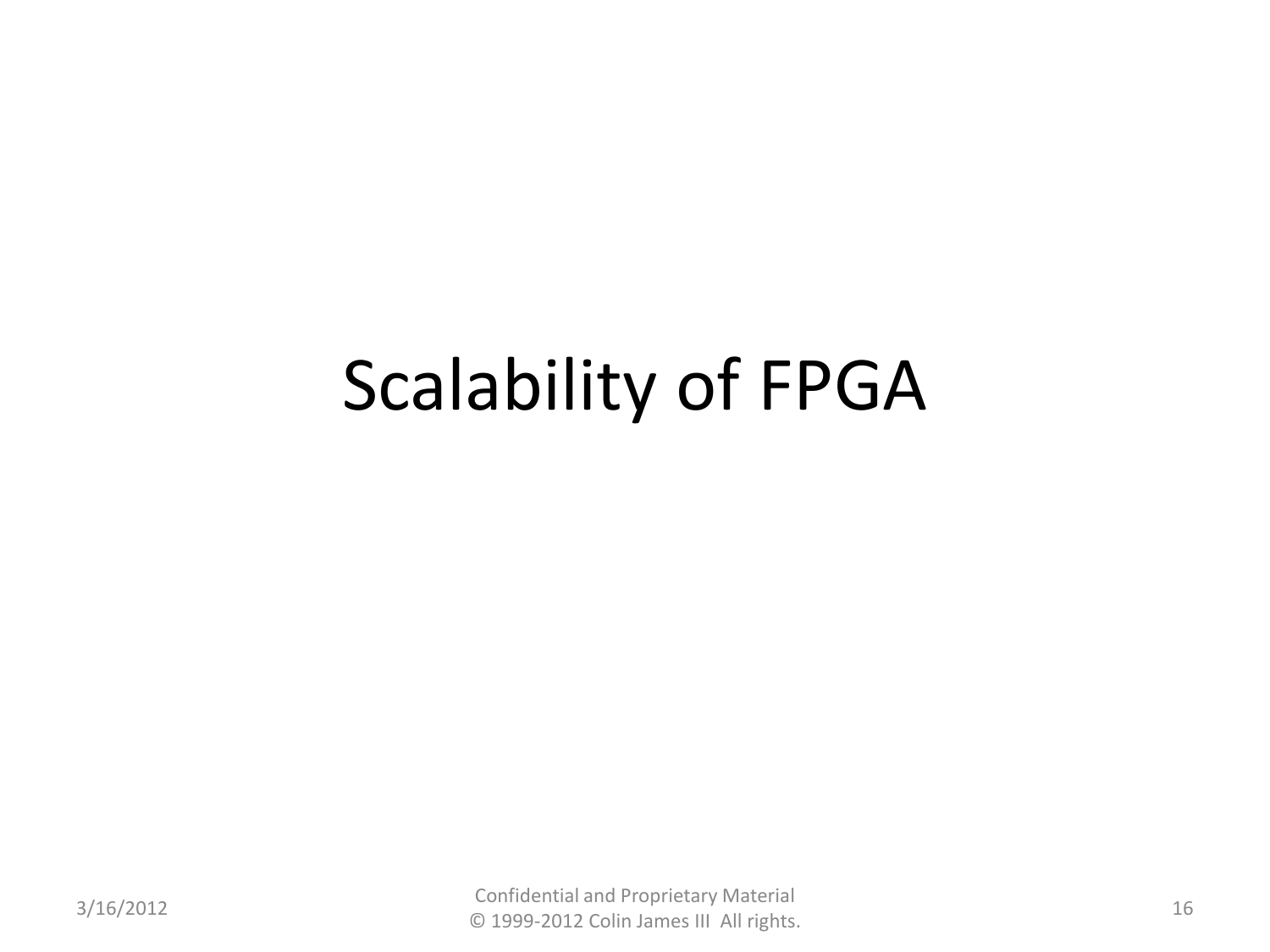#### **Published Current status**

Given 850 million neurons ( $8.5 * 10 * 8$ ) and the hardware rate of 2.98 \* 10 ^ 9 circuit completions per second, then the ratio of circuit completion per second per neuron is about 3.506 with inverse of 0.285 or about **0.29 neurons per hardware circuit completion per second**.

Given 86 billion neurons ( $8.6 * 10 \land 10$ ) and the hardware rate of 1.11  $*$  10  $\land$  10 completions per second, then the ratio of LUT completions per second per neuron is about 0.1290 with inverse of 7.75 or about **8 neurons per hardware LUT completion per second**.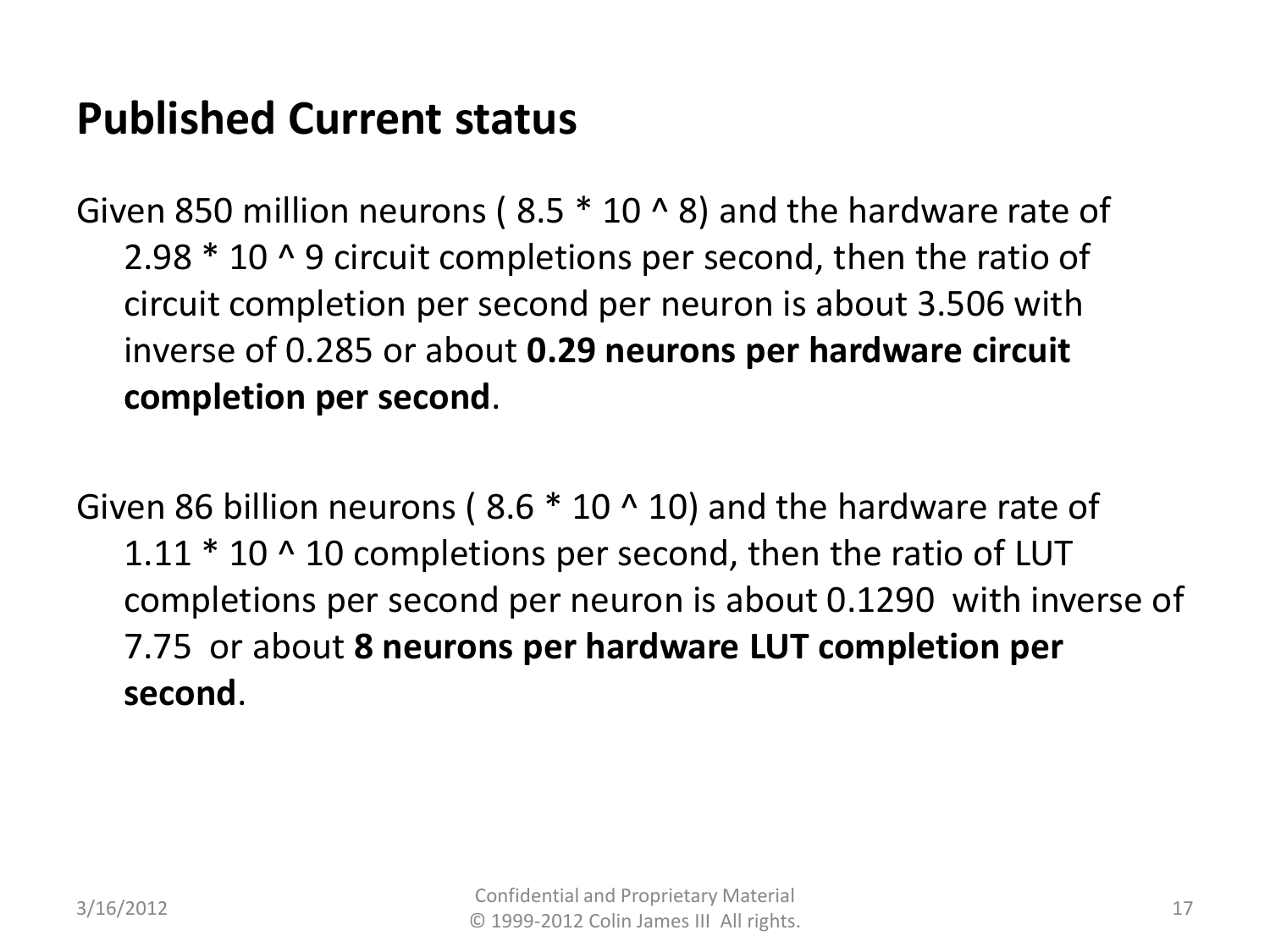#### **Published Predictions**

**If the number of neurons is scaled down to 30 billion** (by a factor of about 1/3 less than 86 billion above) then these estimates follow.

The ratio of circuit completion per second per neuron is 30/86 \* 0.209 or **0.10 neurons per hardware circuit completion per second**.

The ratio of LUT completion per second per neuron is 30/86 \* 7.75 or about **3 neurons per hardware LUT completion per second**.

**Question**: Can one FPGA with 6.8 billion transistors, 10,000 pathways between transistors, and 24 2-LUTs map 30 billion neurons? **Answer**: Maybe. 24 2-LUTs \* 6.8 billion transistors = 1.6 trillion indices  $(1.6 * 10 \cdot 11)$ , and (10  $\land$  4 paths)  $\land$  (24 LUTs) = 10  $\land$  96 paths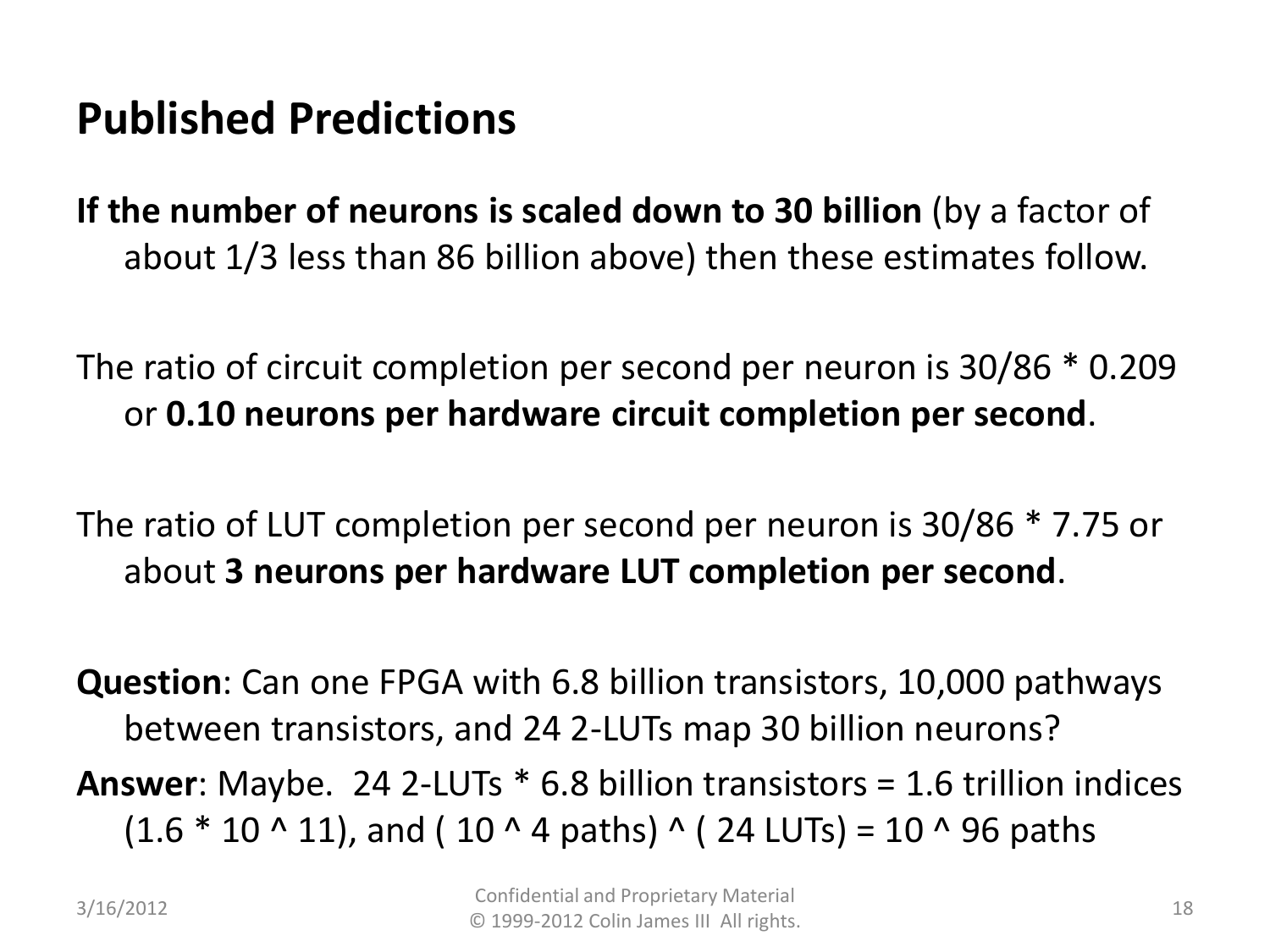#### **Published Other factors**

The power consumed by the human brain is about 30W; hence significant bodily functions support brain operation. (Thomas Edison took 10-minutes naps all the time.)

Synapse voltage is on the order of millivolts.

Synapse chemistry is at the molecular level, and not necessarily fast.

Neurons are supposed to lose 1 bit per second; hence neurons are not necessarily fault tolerant. (Why did I open the refrigerator?)

The human brain operates much slower that computers.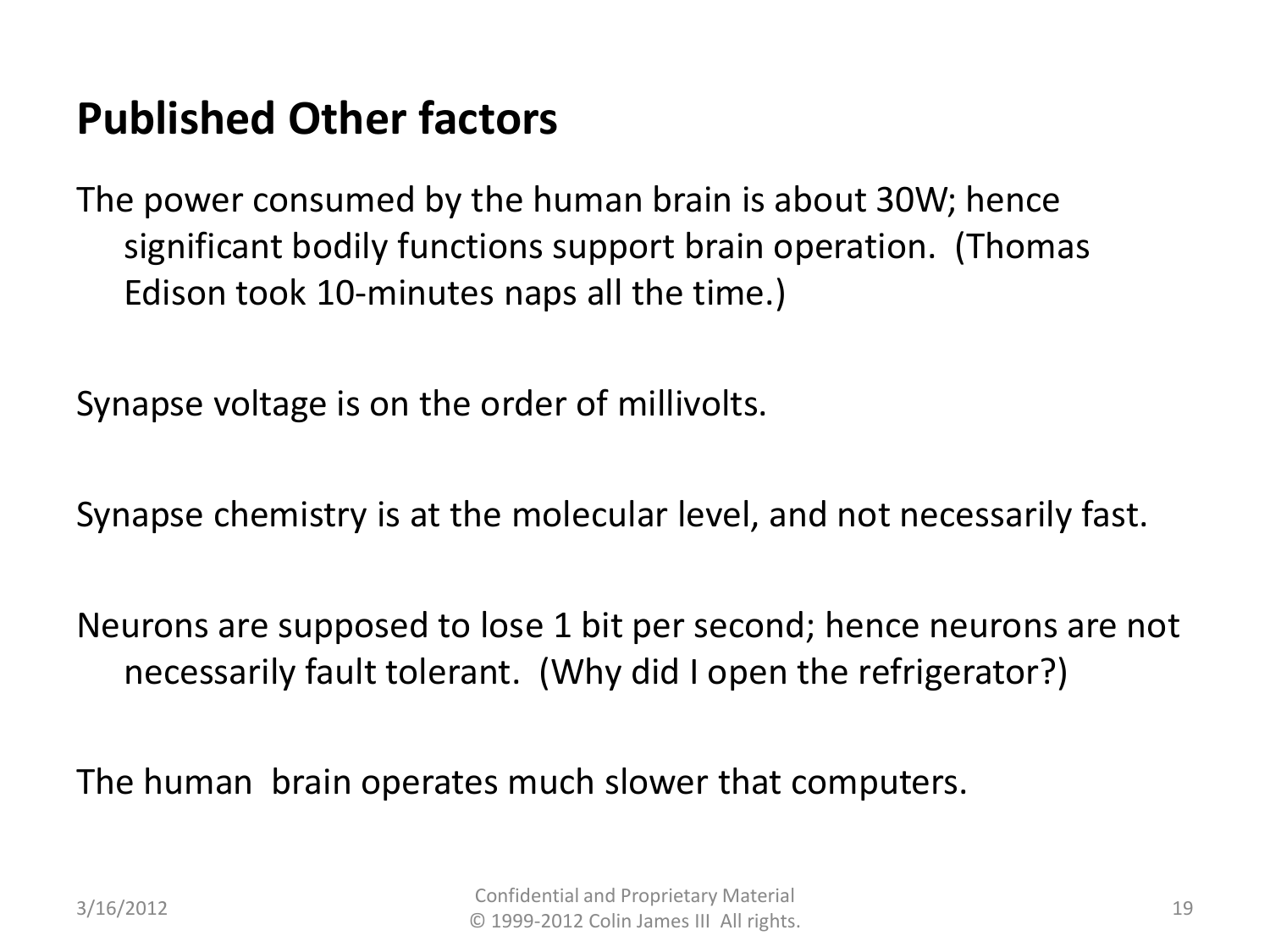# Appendix